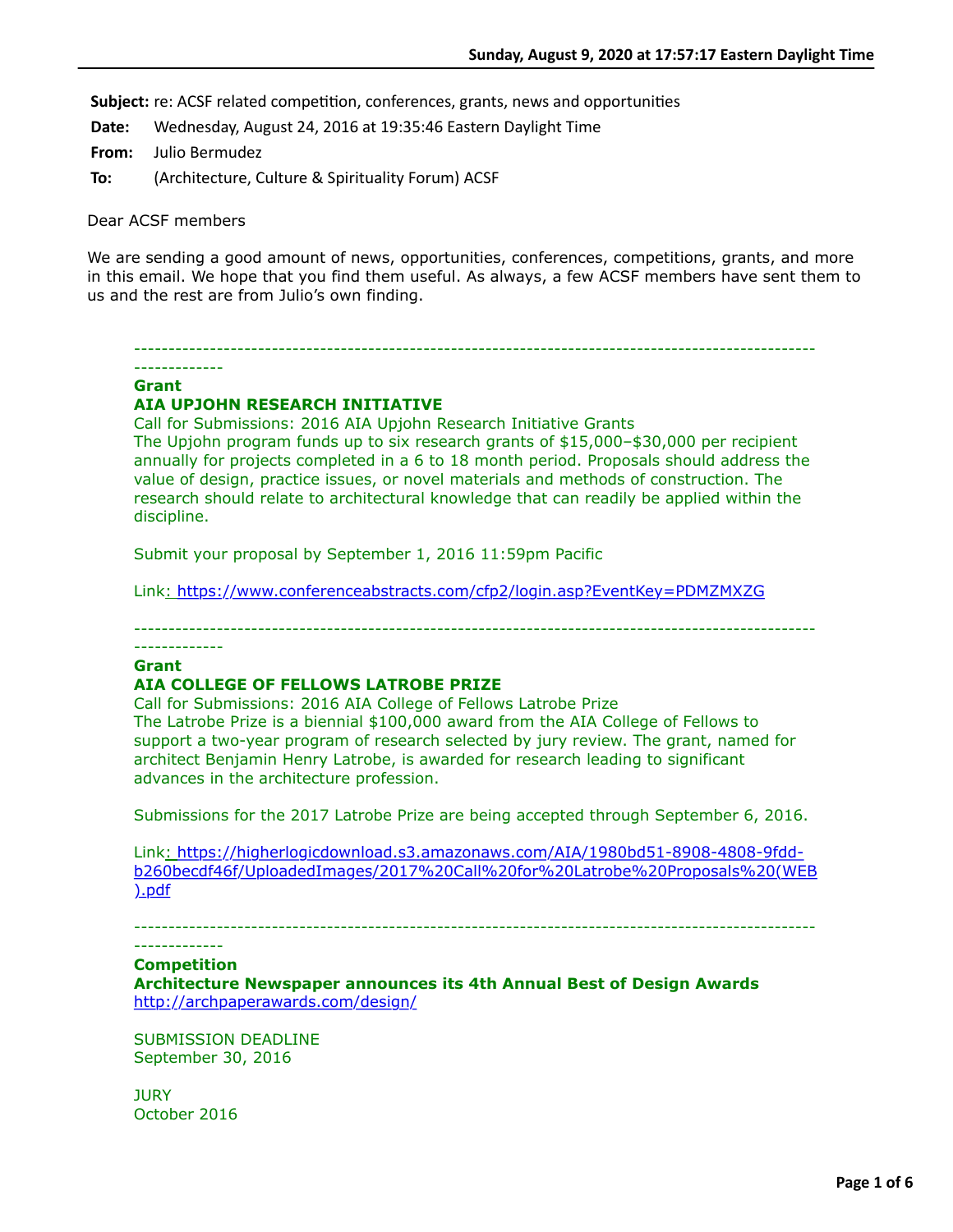## PUBLICATION AND ANNOUNCEMENT OF WINNERS

### December 2016 issue of The Architect's Newspaper

Winners and Honorable Mentions will be published in a new booklet created for Best Of Design, which will be mailed out with our national December 2016 print issue and distributed at industry events and conferences throughout 2017.

---------------------------------------------------------------------------------------------------

### ------------- **New Book**

*Religion: Material Religion*, the fifth volume of the Macmillan Interdisciplinary Handbooks: Religion series, in both print and as an e-book.

Diane Apostolos-Cappadona, ed. *Religion: Material Religion.* Part of the Macmillan Interdisciplinary Handbooks: Religion series. Farmington Hills, MI: Macmillan Reference USA, 2016.

While this book has a high cover price (\$179), it deals with areas totally germane to our ACSF interests. Here is the table of content:

*Introduction: Sensing the Sacred through Materiality*

SENSING THE ARTS OF MATERIAL RELIGION

Chapter 1: Accessing the Sacred through the Five Senses by Ori Z. **Soltes** Chapter 2: Beauty and Religion by Bryan S. Rennie Chapter 3: The Human Figure in Religious Art by Diane Apostolos-Cappadona Chapter 4: The Communicative Agency of Religious Architecture by Thomas Barrie Chapter 5: Dance as Religious Studies by Angela Yarber Chapter 6: The Material Religion of Film by Sheila J. Nayar Chapter 7: Music and Sound as an Entry Point into Religious Studies by Jason C. Bivins Chapter 8: Religion, Evolving Media, and Distant Suffering by Jolyon Mitchell Chapter 9: Performing Devotion as a Mode of Religious Study by Jill **Stevenson** Chapter 10: Photography and Religion by Rachel McBride Lindsey

### EXPERIENCING THE SACRED THROUGH MATERIAL RELIGION

Chapter 11: Sacred Place by Crispin Paine Chapter 12: Relics and Rituals by Diane Apostolos-Cappadona Chapter 13: Objects of Religious Belief and Practice by Leonard Norman Primiano Chapter 14: Beauty Is the Color of Truth by Ronald Y. Nakasone Chapter 15: Exhibiting the Sacred by Rowena Loverance Chapter 16: Exhibiting Christian Art by Jennifer Sliwka Chapter 17: Exhibiting Outsider Art by Jerry Cullum Chapter 18: Reviewing the Religious in Art by Menachem Wecker

More information:

[https://www.amazon.com/Religion-Material-Macmillan-Interdisciplinary-](https://www.amazon.com/Religion-Material-Macmillan-Interdisciplinary-Handbooks/dp/0028663551)Handbooks/dp/0028663551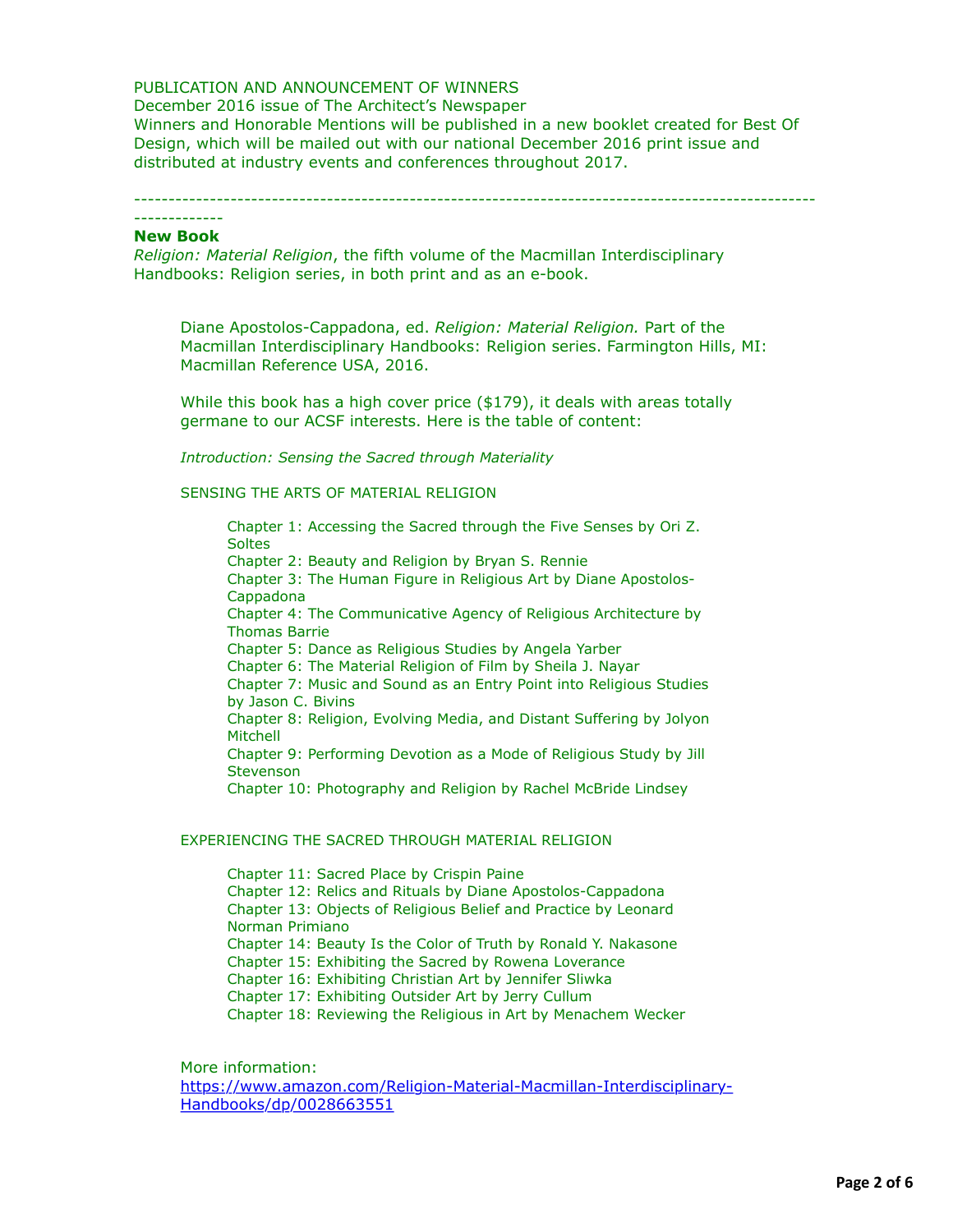### ---------------------------------------------------------------------------------------------------

------------- **Conference**

## **Professional Practices in the Built Environment**

University of Reading, UK April 27 2017 - April 28 2017

The nature and value of professional judgment and knowledge is increasingly being called into question as new technologies give access to new ways of working. This conference provides an opportunity for practitioners and academics to come together to understand and learn from differ- ent models of professionalism across Architecture and the Built Environment, over time and across the globe. The conference is part of the AHRC funded Evidencing and Communicating the Value of Architects project [http://www.valueofarchitects.org](http://www.valueofarchitects.org/) [<http://w](http://)ww.valueofarchitects.org/> .

SUBMISSION OF ABSTRACTS

Abstracts of no more than 200 words should be submitted to <[architecture@reading.ac.uk](applewebdata://4EBC0AB9-F469-47BD-AD46-FF1BB5308413/architecture@reading.ac.uk)> by the 16 July 2016. Notification on the outcome of refereeing should be in early October 2016. A selection will be considered for further development, peer review and publication in

Building Research & Information and AJAR <http://ajar.arena-architecture.eu/>.

#### --------------------------------------------------------------------------------------------------- -------------

# **Conference EAAE/ARCC 2016 CONFERENCE: CALL FOR ABSTRACTS**

The 10th International Conference of the European Association for Architectural Education (EAAE) and the Architectural Research Centers Consortium (ARCC) is pleased to announce A CALL FOR ABSTRACTS.

Conference Theme: Architectural Research addressing Societal Challenges

Abstracts may be framed within the following five sub-themes:

Sub-themes

- A Changing Society
- In Transit Global Migration
- Renaturalization of the City
- Emerging Fields of Architectural Practice
- Research on Architectural Education
- Max Abstract Word Count

500 words Abstract submission deadline: 13 November 2015

Submit Online [http://eaa](http://ea/)e-arcc2016.fa.ulisboa.pt

There will be a limited number of paper presentations. Submissions will be blind peerreviewed. Select abstracts will be invited to submit a final paper, which must be original, unpublished material, 4-12 pages in length. The papers of authors who attend the conference will be published in the Conference Proceedings

For more information and online submission of abstracts, please see: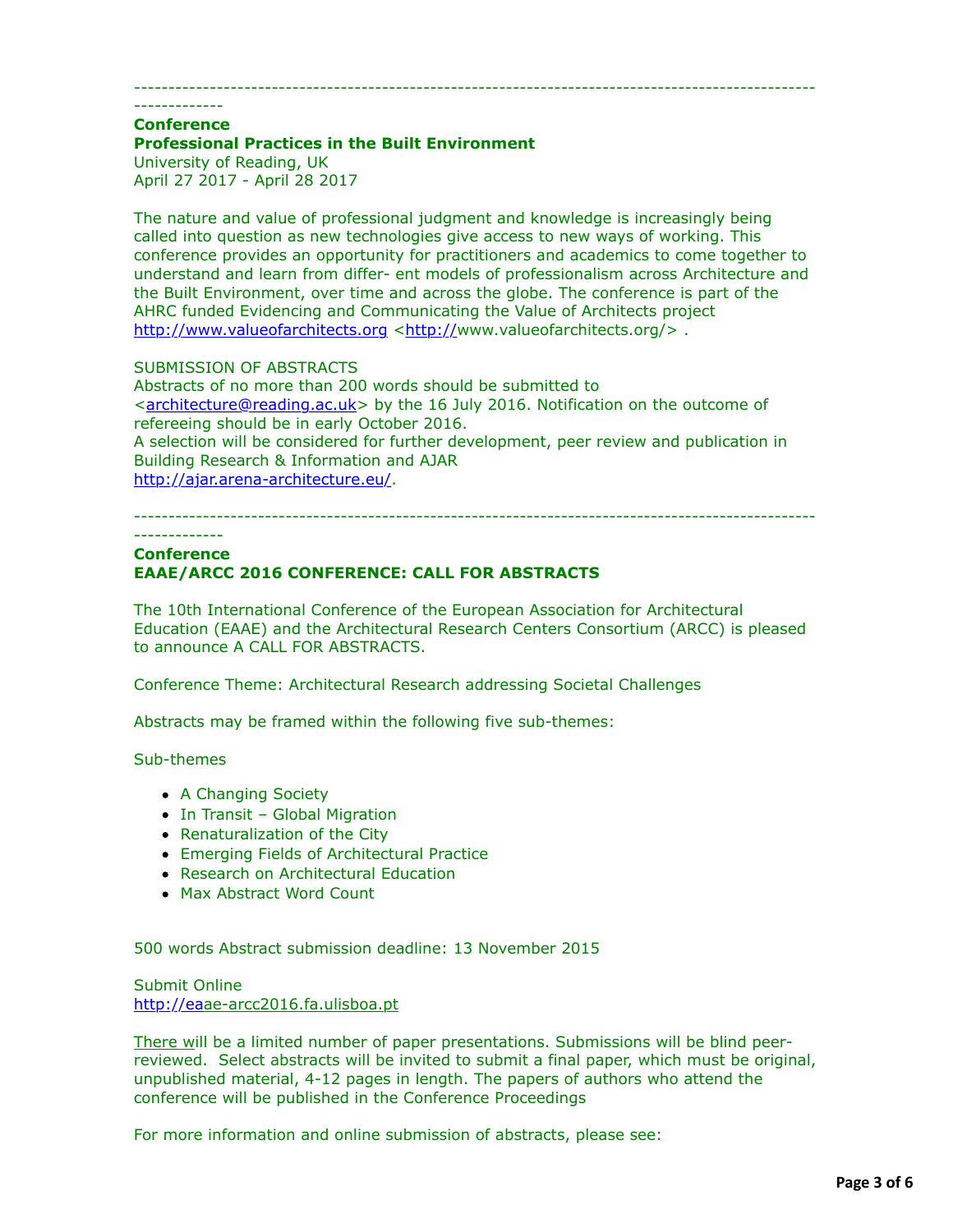# -------------

**Conference Architecture and Feminisms: Ecologies, Economies, Technologies**  <<http://www.ahra-architecture.org/events/details>

architecture\_and\_feminisms\_ecologies\_economies\_technologies/> → 13th AHRA International Conference School of Architecture Royal Institute of Technology (KTH) Stockholm, Sweden

November 17 2016 - November 19 2016

The 2016 AHRA conference will address connections between architecture and feminisms with an emphasis on plural expressions of feminist identity and non-identity. From radical feminist, to lesbian feminist, to black feminist, to post-colonial feminist, to crip feminist, to queer feminist, to trans feminist, to Sara Ahmed's feminist killjoy, to feminist men, to posthuman feminist, to the liberal and neoliberal feminist, to material feminist, to marxist feminist, to eco feminist, to Roxane Gay's popular *Bad Feminist* and many others, even to post feminist voices, the claim to feminism continues to be tested and contested. And this conference will be no exception. Between architecture and feminisms our specific focus will be upon transversal relations across ecologies, economies and technologies. Specifically, we are concerned with the exploration of ecologies of practice, the drawing out of alternative economies, and experimentation with mixed technologies, from craft to advanced computational technologies.

---------------------------------------------------------------------------------------------------

---------------------------------------------------------------------------------------------------

### ------------- **Conference Health, Illness and Disease** 2nd to 3rd March 2017

Flint, United States of America

Conference addressing metaphysical, epistemological and ethical issues concerning health, wellness, illness and disease; submissions from philosophy, social sciences, critical studies (including gender/sexuality, race, legal studies) welcome.

Enquiries: [anderson@cognethic.org](applewebdata://4EBC0AB9-F469-47BD-AD46-FF1BB5308413/anderson@cognethic.org) Web address:<http://cognethic.org/hid.html> Sponsored by: Center for Cognition and Neuroethics

## ------------- **Conference Call for Papers: Ways of Knowing 2016 Conference**

The Science, Religion, and Culture (SRC) Program at Harvard Divinity School <[http://projects.iq.harvard.edu/srcp?keyword=srcp>](http://projects.iq.harvard.edu/srcp?keyword=srcp) announces the 5th annual "Ways of Knowing: Graduate Conference in Religion," to be held October 27-29, 2016, on the campus of Harvard Divinity School in Cambridge, MA. This conference will feature a special module on Religion and Material Culture titled "How Religion Matters: Critical Perspectives on Material Culture."

---------------------------------------------------------------------------------------------------

We invite graduate students and early career scholars to submit paper proposals from of a variety of theoretical, methodological, and disciplinary perspectives. This year is a particularly momentous year as the conference will celebrate its fifth anniversary alongside the bicentennial of Harvard Divinity School.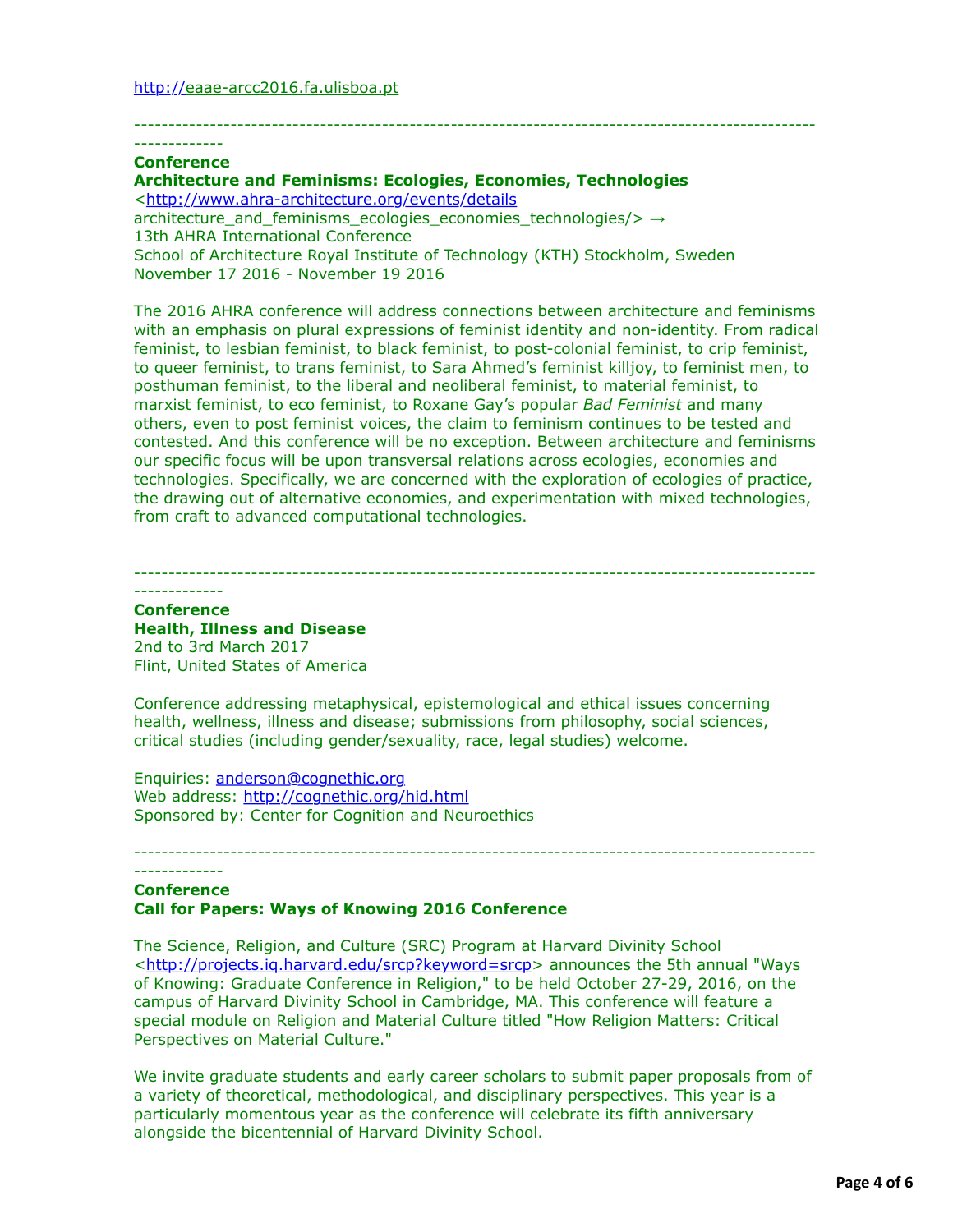We seek papers that explore religious practices and modes of knowing, especially in relation to this year's central theme, "Religion and Time". We welcome the use of all sorts of theoretical tools, including discourse analysis, gender theory, race theory, disability theory, postcolonial theory, performance theory, and ritual theory. Papers may focus on any period, region, tradition, group, or person. They may address a set of practices, texts, doctrines, or beliefs. Projects that are primarily sociological, anthropological, theological, ethical, textual, historical, or philosophical are welcome, as are projects that draw on multiple disciplines.

Proposals for papers and pre-organized panels are now being accepted. For more information about the sorts of papers invited, please visit the General Call for Papers <[http://projects.iq.harvard.edu/gradreligionconference/general-call-papers>](http://projects.iq.harvard.edu/gradreligionconference/general-call-papers) and the [Special Call for Papers <http://projects.iq.harvard.edu/gradreligionconference/special](http://projects.iq.harvard.edu/gradreligionconference/special-call-papers)call-papers> .

Proposals are due by July 17, 2016.

Inquiries can be directed to Khytie Brown or H. McLetchie-Leader, Conference Coordinators, at [wokconference.harvardsrc@gmail.com](applewebdata://4EBC0AB9-F469-47BD-AD46-FF1BB5308413/wokconference.harvardsrc@gmail.com)

---------------------------------------------------------------------------------------------------

#### ------------- **News Article**

## **Spiritual Vultures: Films Explore Cultural Appropriation by New Agers**

[http://indiancountrytodaymedianetwork.com/2016/07/25/spiritual-vultures-films](http://indiancountrytodaymedianetwork.com/2016/07/25/spiritual-vultures-films-explore-cultural-appropriation-new-agers-165194)explore-cultural-appropriation-new-agers-165194

Over the past three decades, theSacred Land Film Project

<<http://>standingonsacredground.org/> (SLFP) has produced films about how mainstream American culture antagonizes Native American sensibilities around spirituality and sacred sites. Casa Rinconada is one quintessential example—a cultural hub of Ancestral Puebloans, where thousands of New Age seekers gathered for the Harmonic Convergence in 1987, littering the sacred kiva with crystals, cremated human remains and one curious looking teddy bear wax candle.

--------------------------------------------------------------------------------------------------- -------------

-------------

## **News Article**

**Do we believe in sacred space?** by Abe Mezrich [http://www.jewishjournal.com/religion/article/do\\_we\\_believe\\_in\\_sacred\\_space](http://www.jewishjournal.com/religion/article/do_we_believe_in_sacred_space)

## **News Article on Le Corbusier**

**50 Years After His Death, Architect's Buildings Are Still Shaping History** [http://www.huffingtonpost.com/entry/le-corbusier-architect-unesco-world-heritage](http://www.huffingtonpost.com/entry/le-corbusier-architect-unesco-world-heritage-site_us_578fbd21e4b0f180da641b8c?section=)site\_us\_578fbd21e4b0f180da641b8c?section=

---------------------------------------------------------------------------------------------------

---------------------------------------------------------------------------------------------------

#### **News**

-------------

**Five Minutes with Sanford Kwinter.** A short and worth viewing take on this well known writer, architectural theorists and faculty (at Pratt Institute). <https://vimeo.com/137614353>